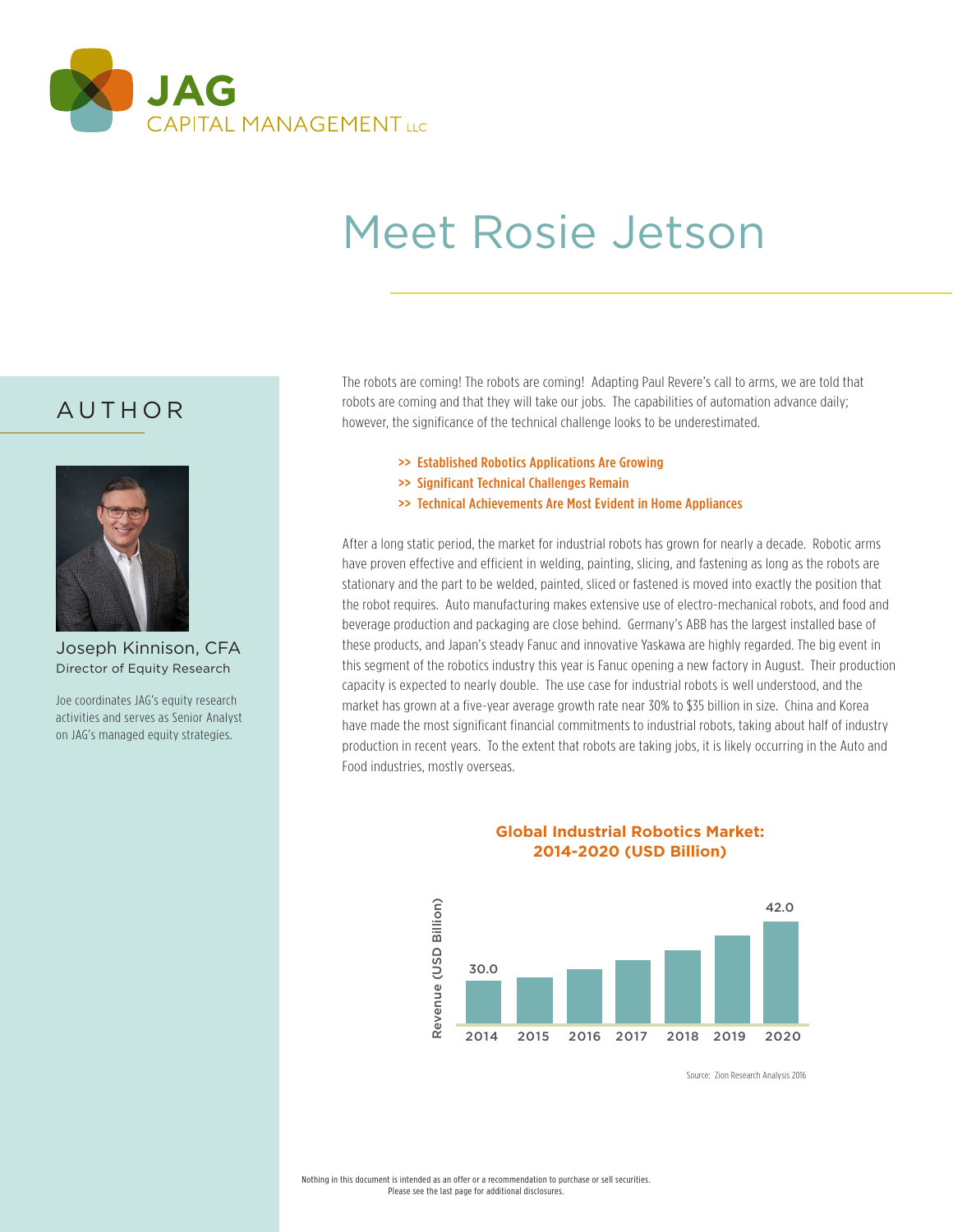Overcoming a few early hiccups with patient outcomes, surgical robots have established a market niche in previously difficult and invasive procedures. Like the industrial robots, surgical robots are stationary and their subjects are positioned in a particular place (sedated on a table). Intuitive Surgical is the market leader with share in the 30's, and the American market has the largest installed base of surgical robots. The market for surgical robots exceeds \$10 billion in revenues, and it is growing at a mid-teens rate. New developments in the surgical robot industry employ telepresence, a physician operating the robot from a remote location, and if successful, remote operation (pun intended) may justify more than one robot per surgeon. Separate from surgical robots, medical applications for robotic exoskeletons look to be getting development funding. Back to the surgical robots themselves, they have proven effective in selective surgeries and use cases are expanding. Recovery rates are reportedly faster for robotic surgical procedures, so they may be taking a few jobs from hospitals and rehab facilities.

Both industrial robots and surgical robots are, for the most part, stationary. Mobility opens new horizons to robot use, yet balance, change in elevation, and physical obstacles are challenges not yet overcome by the industry. As such, early successes in robot mobility have occurred in airborne, and, more recently, waterborne drones. Estimates put the UAV airborne drone market at \$10 billion, with about \$8 billion being defense-related equipment. The UAV market is growing at a low-teens rate as the \$2 billion commercial market has been slow to develop (regulatory impediments). Advances in the drone market most recently seem to be in the under-sea area where there are many reports of drone submarine prototypes. UAV's may be creating more jobs in the data center than they are losing in the cockpit.

The robotics markets are not very big, \$55 billion in total, and only the industrial applications are fast growing. One reason that industrial robots may be attracting more customers is that they are the only robots that currently function in fully autonomous mode. The ultimate goal for robots is that they operate autonomous, without human piloting or intervention. Surgical robots are manipulated by doctors, and UAV's are steered by pilots. Although fully autonomous modalities are only gradually becoming available, the markets remain excited about the independent function potential of robotics. Fully autonomous proficiency is likely necessary prior to robots becoming a significant threat to employment. Currently, fully autonomous only works in controlled environments, making it impractical.





2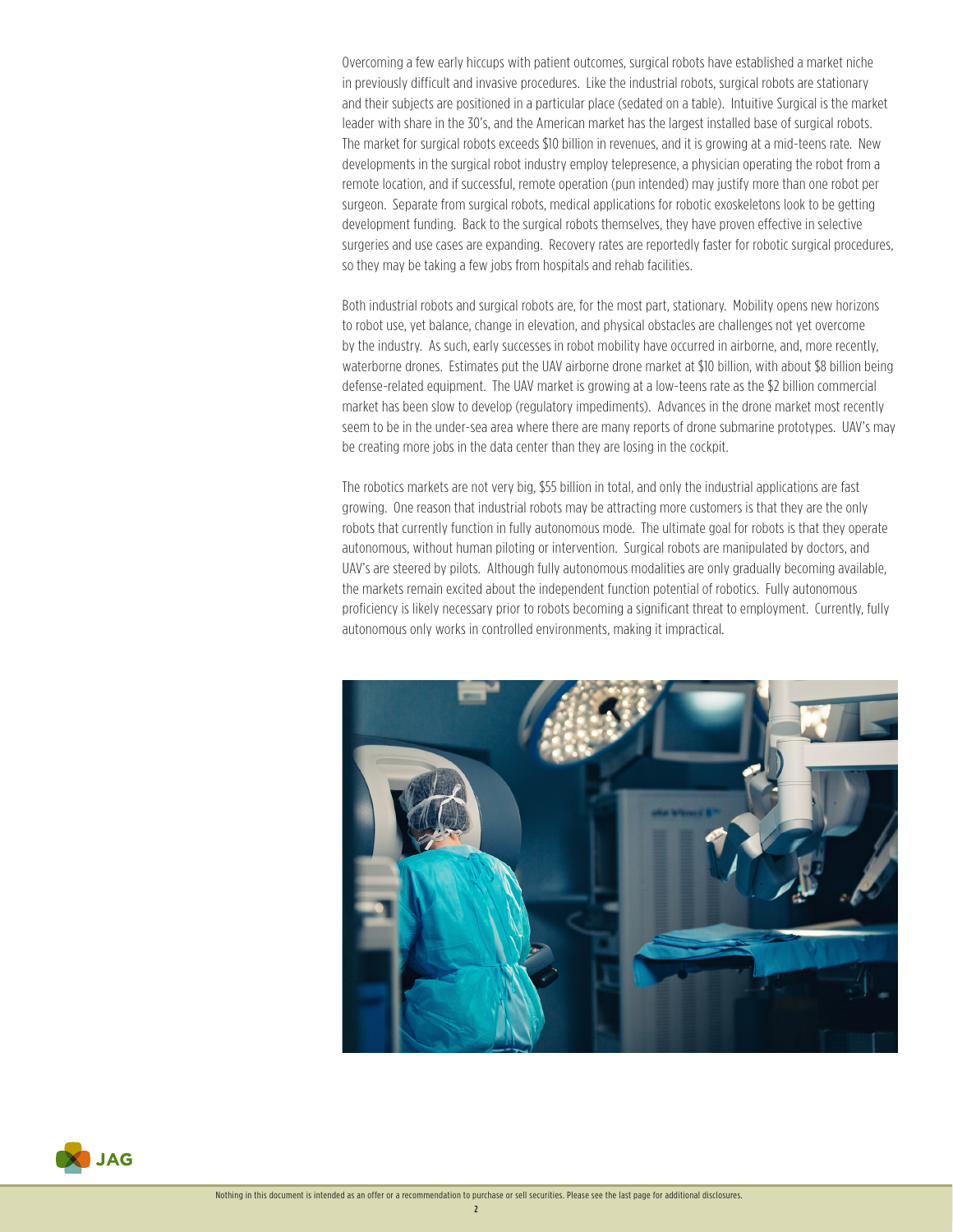# Lab Critters

Functional humanoid robots hit the market in 2017, and they have been used in novelty ways to demonstrate the technologies. As an example, humanoid robots pole danced at the most recent CES trade show. These humanoid robots have the same shapes as human beings, but they lack capabilities at this point. Industry websites are replete with stories of humanoid robots falling over, bumping into things, and lacking a sense of appropriate force. To give a sense of the state of play, Northwestern University reports that one of their biggest achievements in robotics last year was to teach a robot how to pick up a pencil from a group of mixed objects. They had to create Pavlovian-style reward system software and virtual reality training to enable that functionality. It was time consuming and expensive.

Another proud industry achievement in recent months is the development of a weeding robot, designed to travel up-and-down rows at commercial farms and remove weeds. Farmers could justify the six-figure price tag in that they would use less weed killer, but the inventors are keeping the device off of the market due to it "having trouble telling the difference between a weed and a crop." A weeding robot lacking the ability to separate the wheat from the chaff would seem to be a non-starter. In a separate development, MIT announced what it believes to be the ten biggest achievements in robotics technology during 2017. Second on their list was the invention of the autonomous truck. Given challenges both with physical obstacles and autonomous operation, MIT doesn't expect that product to hit the market for 10 to 15 years. Even with that timeframe, Teamsters are already attempting to negotiate labor contracts preventing the ultimate use of these mobile robots. We don't see a threat to farm workers or truck drivers with today's state of robotics technology.

### Automation Begins at Home

While this will not likely impress those looking for the machines to take over, the greatest advancements is robotics applications during the last year have likely come in home appliances. Robotic vacuums already generate about \$4 billion in annual sales and that market is growing at an estimated 15% rate. Along with proving to be successful cleaners, advanced vacuums are able to map the rooms in your house, and thereby enable other Internet of Things (IoT) applications. iRobot is expected to



be able to use these mapping and mobility technologies to produce a mechanized lawn mower in the near future. Also seeing an opportunity in outdoor equipment, iRobot competitors Kobi and Honda have already produced prototype robotic snow throwers. In addition, field tests of Snobot Pro's robotic snow removal equipment have been promising. With near term visibility into robot vacuums, mops, lawn mowers, and snow throwers, home care and lawn care jobs may indeed be at risk.

## Conclusion

Established robotics markets are showing growth, and American public companies seem to have an edge in surgical devices. Lack of both tactile control and fully autonomous movement is keeping the service robot opportunity in the novelty stage. Home appliance applications seem to be the right match for the current capabilities of the technology. JAG sees growth investment opportunities in surgical and home appliance robots, and we do not foresee a widespread threat to jobs given the capabilities of the current machines.